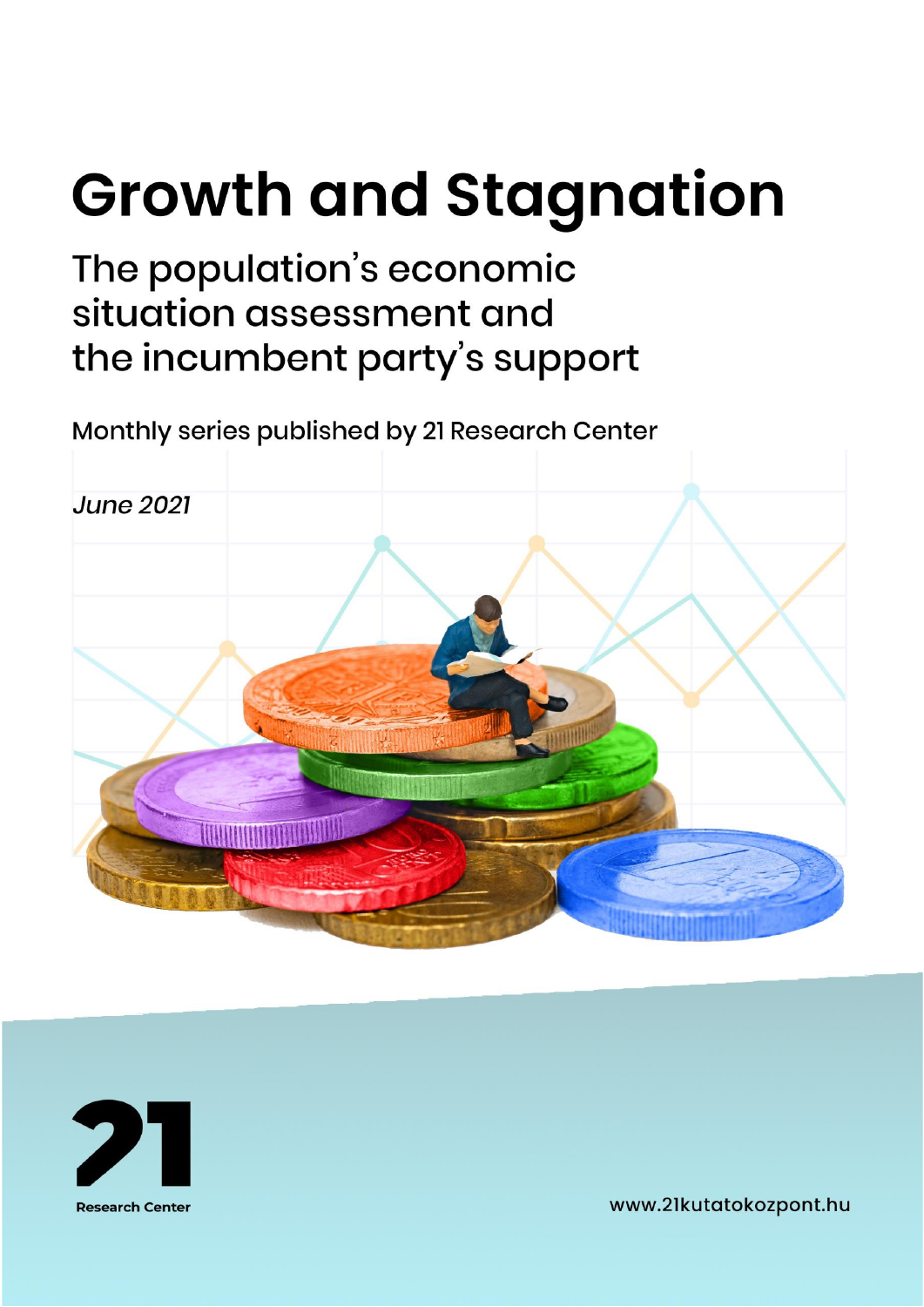

#### **Executive Summary**

In March, the 21 Research Center published its [monthly analysis](https://21kutatokozpont.hu/wp-content/uploads/2021/03/bizalmi_21marc.pdf) examining the relationship between the population's economic expectations, certain important financial changes affecting the country's financial and social situation, and the support of the respective incumbent parties.

The [growth of the GKI consumer confidence index](https://www.gki.hu/language/hu/2021/06/20/az-uzleti-varakozasok-juniusban-mar-nem-javultak/) lasted throughout the entire second quarter, with the indicator approaching the fourth month in June, though the rate of improvement is lower than in the previous two months. However, the government's popularity has risen by just one percentage point among party voters, approaching the data measured in early spring and has not changed in the overall population. Hence, in sum, stagnation has been observed in recent months.

The correction thus continued: as experienced before the pandemic, the difference between the level of the consumer confidence index and government support was low, the two moving closely together. The gap widened unexpectedly during the pandemic, but after the third wave, the "old order" - i. e. the pre-pandemic correlation - is being restored.

According to our analysis, there are two possible explanations as to why the government could not benefit more spectacularly from the intensifying optimism that followed the reopening. Even in the more severe period of the crisis, there was a form of patience among a wide range of voters: many did not attribute the perceived difficulties to the government. It is therefore not particularly surprising that the lifting of pandemic restrictions is not seen as a sign of government success either. According to the other feasible explanation, the growing optimism is more about the future as the expectation for the next 12 months is indeed a significant improvement, but the experience of the last 12 months - and especially the perception of inflation - has not changed positively at all. Based on the second hypothesis, voters will only be grateful for the government if they perceive improvement in the present, and not just in the future.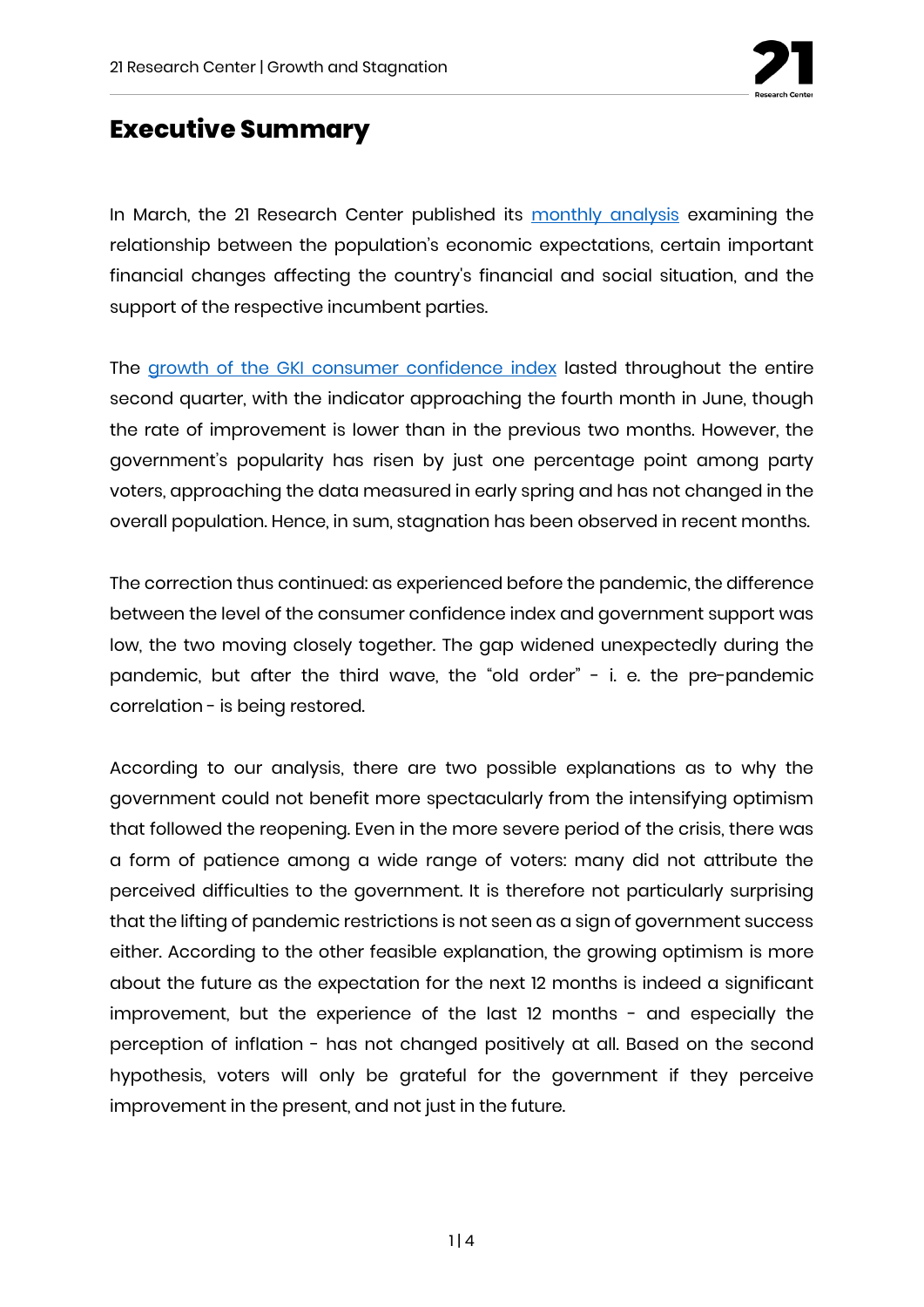

#### **Recent Trends**

As of our analysis in May, its title and the concluding remark referred to the question whether we can return to the pre-pandemic situation. Examining the data measured in June, the population's assessment suggests that we are approaching the "usual". The correlations we have previously established between the two main indicators are also slowly returning to the tendency of recent years, according to which the popularity of the incumbent party follows the movement of the consumer confidence index, lagging behind with a few months.

The [growth of the GKI consumer confidence index](https://www.gki.hu/language/hu/2021/06/20/az-uzleti-varakozasok-juniusban-mar-nem-javultak/) lasted throughout the entire second quarter, with the indicator approaching the fourth month in June, though the rate of improvement is lower than in the previous two months. Inspecting the more detailed data, expectations for the future generate more favourable tendencies. However, the population believes that their financial situation and savings opportunities have already been improving over the past two months. The assessment of the last 12 months - measured in June - was not converging significantly to what was experienced before the crisis caused by the pandemic. In addition, the perception of inflation in the past was outstanding, reaching its worst value during the examined period. (The consumer confidence index summarizes it all.)



Source: Závecz Research Piac- és Társadalomkutató Intézet (Závecz Research Institute for Market and Social Research)<br>GKI Gazdaságkutató Zrt. (GKI Economic Research Co.)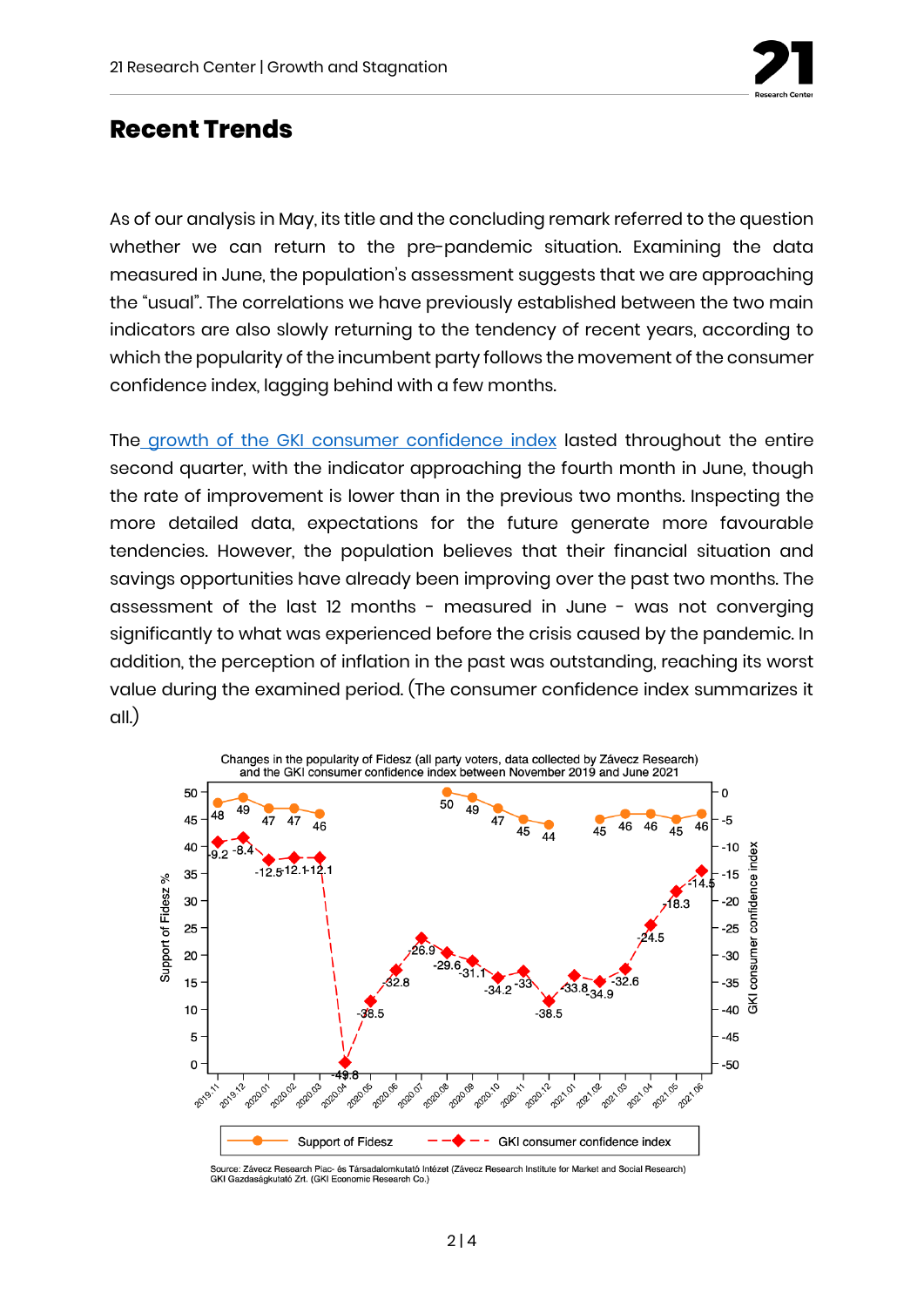

In June, the support of the governing party amongst all groups of voting age did not change compared to May, while there was a very slight improvement compared to the previous month amongst all party voters, approaching the values experienced in the first two months of spring. Since the beginning of the year, the popularity of Fidesz-KDNP has essentially stagnated amongst party voters, but recent data shows co-movement between the two main indicators. However, the degree of their fluctuation still differs.

### **About Causes**

By the beginning of June, the third wave of the pandemic was over according to [official data](https://koronavirus.gov.hu/cikkek/5-millio-120-ezer-beoltott-465-az-uj-fertozott-elhunyt-27-beteg) and government communications, and the restart procedure as well as the lifting of many restrictions resulted in a cautious optimism by the end of the half year.

This caution is further supported by **[Ipsos' monthly data](https://www.ipsos.com/hu-hu/covid-19-visszatekintes-media-felulirta-tenyadatokat?__cf_chl_managed_tk__=a01d423befbeb5526992127703fec3b8f7664d18-1625831449-0-AdiCP4eko3u_Y3IAHxs9rTc7wwLDJeQ3G2hcUzMrX1qX-UOU3k1VwnlRFURTrYER0oZuClcbBb1uUeKXGMOTjovSJx9SCh_30y_gl0wlDEkwSoPqpQeTQfcuCviaZm5i9OJlYRvKyt3JWtvBIH5bMWmfou_eWZud95ul00ttTTg-kmz0NGepMw3vyhLjzgNHM-fRQN9Zz7QoR2p7NK5UMfAyuyDjBoTa1u3fOoU_ClATKmEQgYMHa9rR3C6YptP79R2XQ7WHdvR9uruxy-qUFIkwLx6_0ZIKhiTVqkgVosABdl8IaNzTkew0fK7TlVU7AySf1IF23g78xt9ce4gc7WDBaf-TkGVllK4k4MfMt5VR-dr5YRccDwyZcrk5ymGQLkNLYaOQDOCzYUpQVThC20jAtyq7zytkXzjBd7PGcD_7wnc-BsA7mXLtS088d1lteAfdpxenxSffh724vl9Kf_pXs6juwXQoeFWBIu6AEDu5L54iIm6IG84jRb87yWFs2W8f9tzAH7r00ZXDfSAj8Oz0ev9bBeLuUpYeaMz3j_MhsfuenZAaApvYRpc2olpdsAlnNAPXiEYHwNMOE4V6XrHLFE6CkCs3qnTKpJHqp5_T5_kBQzIH9tG9Ge_qQY9VaMog94DUU8upRRSqKMrXrIsKTDT6P5gCOL4PZAGg18FVlPSrx8vpYT4NJdvwlrk8S-ZINA7c472lHLCb8Dbf6vMTtY_Jgu32RuhHHP_BX9_OYsA_eIZgswU6_ZqKTM8DHg)** on the domestic population's responses to Covid-19. When asked about the ending of restrictive measures in Hungary after the third wave and when everything could return to its previous order, expectations are divided, and Hungarians are becoming more and more sceptical as the months go by. About one-third of the population (37%) believes that domestic restrictions will be lifted by September at the latest, while 28% expects the easing of measures in September or even later. However, 16% of the population says the restrictions will never go away, and one in every five residents is uncertain about the issue. Examining the first half of 2021, the pessimistic mood of the population in the first quarter found in the results of the GKI consumer confidence index was further supported by **[Eurobarometer's survey](https://www.europarl.europa.eu/at-your-service/en/be-heard/eurobarometer/spring-2021-survey)**. During the spring surveys, most respondents (50%) indicated uncertainty (amongst others) to describe their current emotional state, and most (38%) believed that the coronavirus pandemic had an impact on their financial situation. In Hungary, the ratio was reversed compared to the EU average (41%): 60% of the respondents said that the economic damage outweighed the health benefits of the restrictive measures.

At the same time, according to the Eurobarometer survey, hope (39%) came second in the ranking of feelings, and although half of the respondents believed that things are going in the wrong direction in Hungary, this rate is not outstanding. Additionally, the percentage of respondents (39%) who believe that Hungary is going in the right